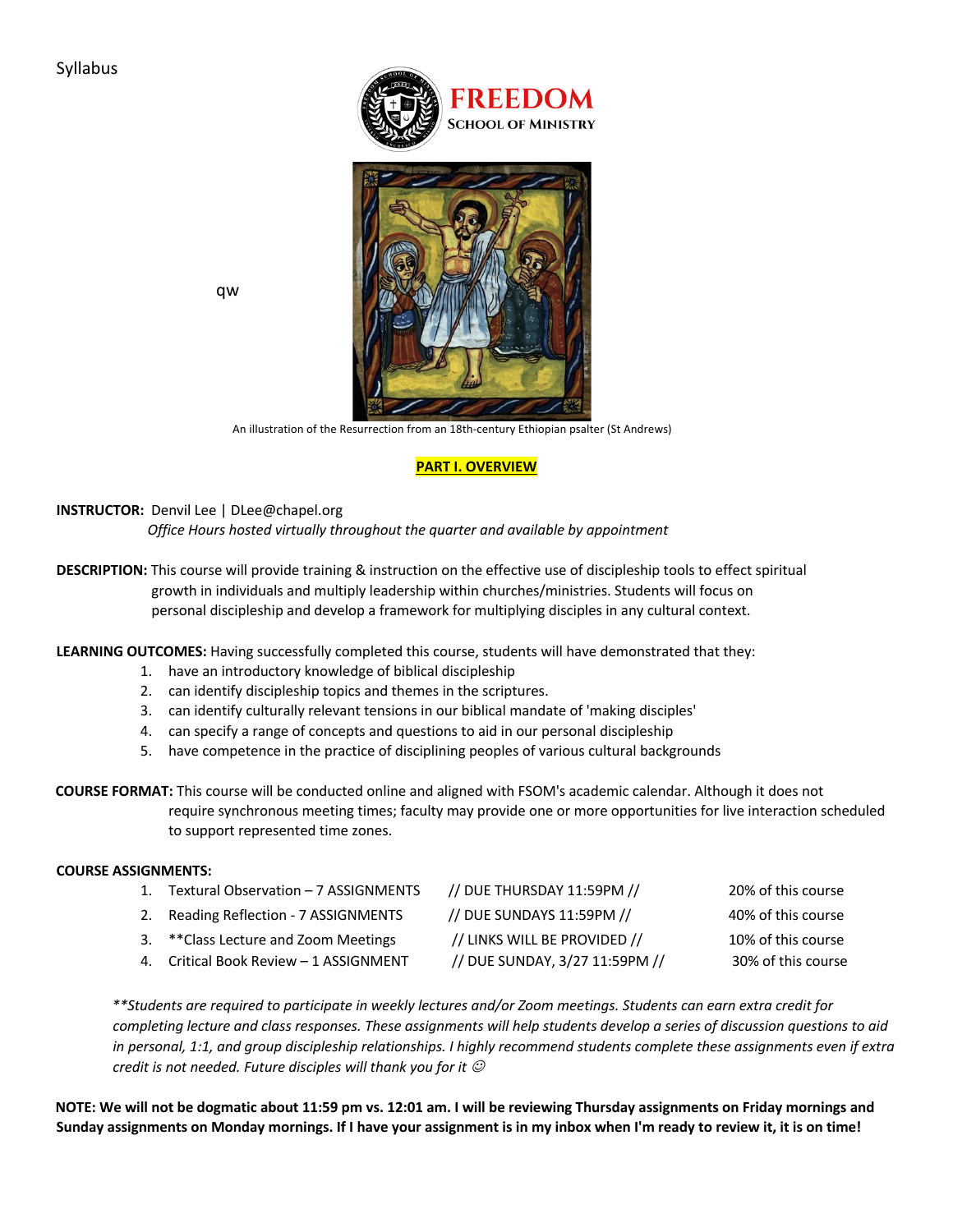#### **REQUIRED READING:**

Acts Chapter 19 (NRSV or CEB Version)

The Book of Ephesians (NRSV or CEB Version)

Davis, Charles A. *Making Disciples Across Cultures: Missional Principles for a diverse world:* Downers Grove, IL: Intervarsity Press, 2015. [Amazon Price: \$16.99]

Gonzalez, Justo. *The Apostle's Creed for Today. Westminster John Knox, 2007.* [Amazon. Price: \$11.99] *OR* 

Blount, Brian K., *Can I Get a Witness?: Reading Revelation through African American Culture*. Louisville: Westminster John Knox, 2005

#### **RECOMMENDED RESOURCES:**

Achtemeier, Paul J., Joel B. and Marianne Meye Thompson. *Introducing the New Testament: Its Literature and Theology*. Grand Rapids: Eerdmans, 2001.

Adeyemo, Tokunboh, et al., eds. *Africa Bible Commentary*. Grand Rapids: Zondervan, 2006.

Blount, Brian K., et al., eds. *True to Our Native Land: An African American New Testament Commentary*. Minneapolis: Fortress, 2007.

Bonhoeffer, Dietrich. 1995. The Cost of Discipleship. New York, NY: Pocket Books.

- Cohick, Lynn. *Women in the World of the Earliest Christians*. Grand Rapids: Baker Academic, 2009. DeSilva, David A. *Honor, Patronage, Kinship, and Purity: Unlocking New Testament Culture*. Downers Grove, IL: InterVarsity, 2000.
- Evans, Craig A., and Stanley E. Porter, eds. *Dictionary of New Testament Background*. Downers Grove, IL: InterVarsity, 2000.

Ferguson, Dave, and Warren Bird. *Hero Maker: Five Essential Practices for Leaders to Multiply Leaders*. Zondervan, 2018.

Green, Joel B., and Scot McKnight, eds. *Dictionary of Jesus and the Gospels*. Downers Grove, IL: InterVarsity, 1992.

Gonzalez, Justo L. *Santa Biblia: The Bible Through Hispanic Eyes*. Nashville: Abingdon, 1996.

Hirsch, Alan. *The Forgotten Ways: Reactivating Apostolic Movements*. 2nd ed. Grand Rapids, MI: Brazos Press, 2016.

Hirsch, Alan, Jeff Vanderstelt, and Ed Stetzer. *The Forgotten Ways: Reactivating Apostolic Movements*. Grand Rapids, MI: Brazos Press, 2016.

Ogden, Greg. *Discipleship Essentials.* Downers Grove, IL: Intervarsity Press, 2018

\*Turabian, Kate L. *A Manual for Writers of Research Papers, Theses, and Dissertations.* 9th ed. University of Chicago Press, 2018. (Resource for CBR – Final Paper's "Chicago Style ."Also available as an online resource)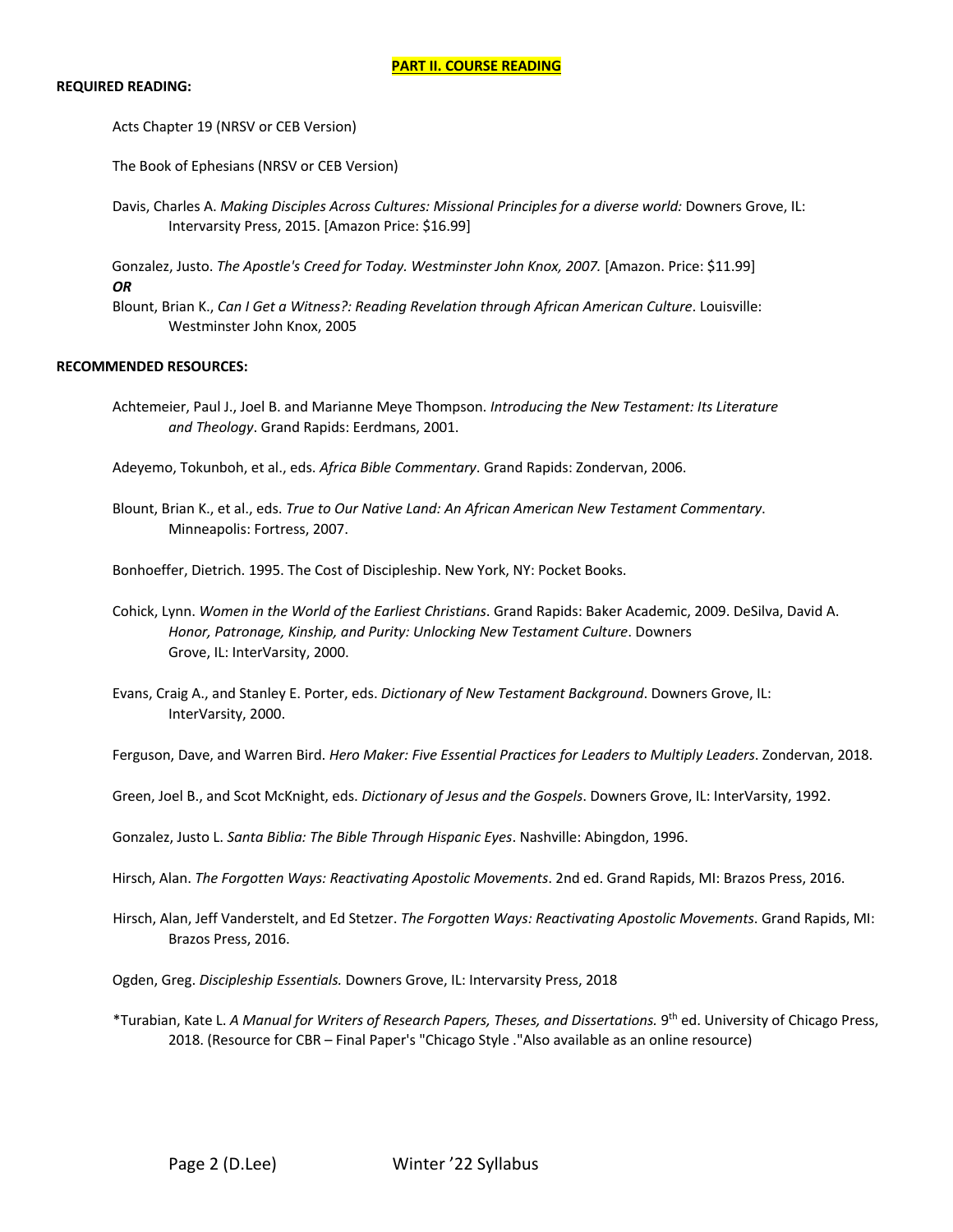### **PART III. COURSE SCHEDULE**

There are three required zoom meetings and two optional zoom meetings this semester.

To get to know one another and answer any clarifying questions, we will begin our semester with our first optional Zoom meeting on

Tuesday, February 1, 2022, at 7 pm (EST), and the link is https://us06web.zoom.us/j/87151040115 (I'll email this to you as well.) During this meeting, we'll work together to set a rhythm for future meetings at a time that works best for the majority of the class.

The last zoom meeting will be during the week of March 21. I'll post the date and time later in the class.

| <b>WEEK &amp;</b><br><b>DATE</b> | <b>TOPICS &amp; READING</b>                                                                                                                                                              | The Tension of Discipleship                                                                                                                                                                                                                                                                                                                                                                                                                                                             | <b>ASSIGNMENTS &amp; EVENTS</b>                                                                                                                         |
|----------------------------------|------------------------------------------------------------------------------------------------------------------------------------------------------------------------------------------|-----------------------------------------------------------------------------------------------------------------------------------------------------------------------------------------------------------------------------------------------------------------------------------------------------------------------------------------------------------------------------------------------------------------------------------------------------------------------------------------|---------------------------------------------------------------------------------------------------------------------------------------------------------|
| Week 1<br>February 1             | <b>Disciples Let God Lead</b><br>from the Invisible World<br>Davis; Intro; ch.1-2<br>Acts 19                                                                                             | Visible/Invisible<br>To what extent do we live within the parameters of the<br>visible world that we can see, touch, hear, smell and feel?<br>To what extent do we live within the parameters of the<br>invisible world and the rule of God over all?                                                                                                                                                                                                                                   | Virtual Meet & Greet<br>(optional)<br>$\bullet$ TO - Acts 19 + Eph. 1<br>$\bullet$ RR - intro, ch.1, ch.2<br>• VIDEO LECTURE<br>• Zoom Intro (Optional) |
| Week 2<br>February 8             | <b>Disciples Hear and</b><br>Obey<br>Davis; Ch.3<br>Acts 19 & Ephesians 1                                                                                                                | Knowledge/Behavior<br>In the process of making disciples, how much emphasis do<br>leaders give to knowledge transfer and how much to<br>expectations of behavior change or obedience?                                                                                                                                                                                                                                                                                                   | • TO – Acts $19 + Eph. 1$<br>$\bullet$ RR - Davis, ch.3<br>• ZOOM MEETING<br>• Optional Discussion<br>Response - Extra Credit                           |
| Week 3<br>February 15            | <b>Disciples Develop</b><br>Relational<br>Interdependence<br>Davis; Ch.4<br>Ephesians Chapter 1-2                                                                                        | Individualism/Collectivism<br>To what extent does the community of believers reflect<br>individualist assumptions? To what extent does it reflect<br>collective assumptions?                                                                                                                                                                                                                                                                                                            | $\bullet$ TO - Eph. ch.2<br>$\bullet$ RR - Davis, ch.3<br>• VIDEO LECTURE<br>• Optional Lecture Response<br>- Extra Credit                              |
| Week 4<br>February 22            | <b>Disciples Do What Love</b><br><b>Requires</b><br>Davis; Ch.5<br>Ephesians Chapter 1-3                                                                                                 | Gospel-Truth/Works-Justice<br>Are gospel and works held in tension? Are truth and<br>justice? Or have we settled for one as primary, to the<br>exclusion of the<br>other?                                                                                                                                                                                                                                                                                                               | $\bullet$ TO - Eph. ch.3<br>• $RR$ – Davis, ch.5<br>• ZOOM MEETING<br>• Optional Discussion<br>Response - Extra Credit                                  |
| Week 5<br>March 1                | <b>Disciples Make</b><br><b>Disciples</b><br>Davis; Ch.6<br><b>Leaders Equip Disciples</b><br>for Ministry<br>Davis; ch.7<br>Ephesians Chapter 1-4                                       | One-Way Delivery/Group Interaction<br>In the process of making disciples, what kind of balance<br>exists between preaching and interaction between<br>disciples?<br><b>Equippers/Ministers</b><br>In the community of believers, who is responsible for<br>ministry in the church? Are the leaders actively equipping<br>the people? Or do the people mostly pay and watch<br>others?                                                                                                   | $\bullet$ TO - Eph. ch.4<br>$\bullet$ RR - Davis, ch.6-7<br>• VIDEO LECTURE<br>• Optional Lecture Response<br>- Extra Credit                            |
| Week 6<br>March 8                | <b>Disciples Live an</b><br><b>Undivided Life</b><br>Davis; Ch.8<br>Disciples Engage in<br><b>Personal and Cultural</b><br><b>Transformation</b><br>Davis; Ch.9<br>Ephesians Chapter 1-5 | <b>Public/Private</b><br>To what extent does the cultural music we are producing<br>reflect a division between public or secular and private or<br>sacred domains? To what extent are these lines blurred,<br>with people "living sacredly"?<br><b>Personal/Cultural</b><br>In the community of believers, does the church expect<br>transformation and renewal of individuals only at a personal<br>level? Or does it discern and expect transformation of the<br>surrounding culture? | $\bullet$ TO - Eph. ch.4<br>$\bullet$ RR - Davis, ch.8-9<br>• ZOOM MEETING<br>• Optional Discussion<br>Response - Extra Credit                          |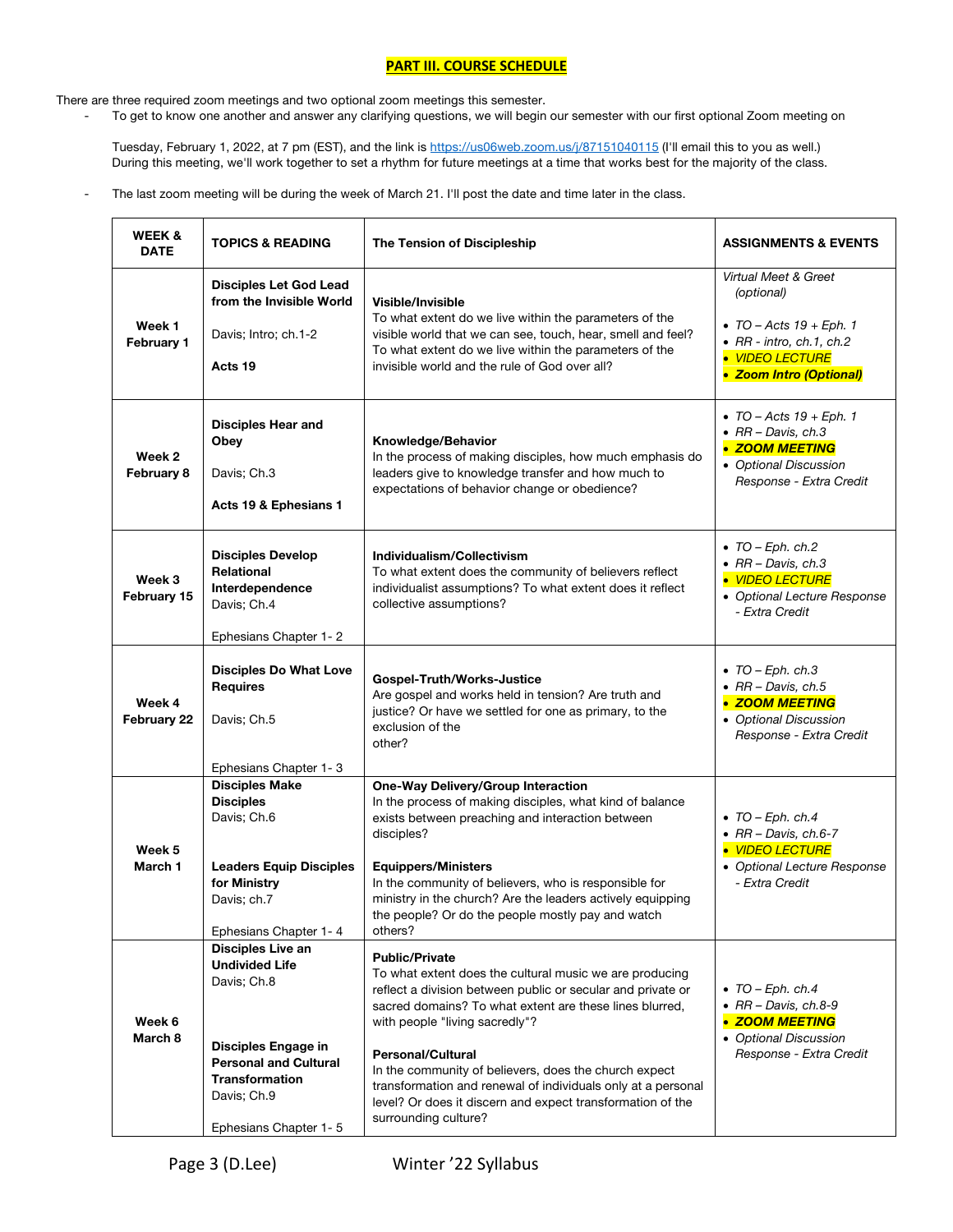| Week 7<br>March 15 | Disciples Keep the End<br>in Mind<br>Davis: Ch. 10<br><b>Disciples Organize</b><br><b>Flexibly and</b><br><b>Purposefully</b><br>Davis; Ch.11<br>Ephesians Chapter 1-6 | Church/Kingdom<br>How much emphasis is being given to the church gathered,<br>and how much to kingdom or church on mission?<br>Organizational/Relational<br>In the community of believers, how much energy and time<br>go toward organizational demands, and how much | $\bullet$ TO – Eph. ch.6<br>$\bullet$ RR - Davis, ch.10-11<br><b>VIDEO LECTURE</b><br>• Optional Lecture Response<br>- Extra Credit |
|--------------------|------------------------------------------------------------------------------------------------------------------------------------------------------------------------|-----------------------------------------------------------------------------------------------------------------------------------------------------------------------------------------------------------------------------------------------------------------------|-------------------------------------------------------------------------------------------------------------------------------------|
| Week 8<br>March 22 |                                                                                                                                                                        | <b>Final papers (Critical Book Reports - CRBs)</b><br>are due on Sunday, March 27, 2022, at 11:59 pm                                                                                                                                                                  | • $CBR$ – The apostle creed<br>OR Can I get a witness<br><b>ZOOM CALL</b> (Optional)                                                |

# **PART IV. DESCRIPTION OF COURSE ASSIGNMENTS:**

**1.** Textual Observations (TO). **Each week, you will submit 3-5 textual observations for each assigned Bible readings. (50-150 words)** Students tend to be more familiar with interpretations of the Bible than with the biblical text itself. This assignment encourages you to pay attention and observe facts and details about the biblical text. Observe! *What do you see? Who, what, where, when, how?* Your aim is to notice striking features of the text, including rhetorical/literary features, structural elements, particular historical or cultural references, similarities, differences, emphatic repetitions, etc.

How to make textual observations:

- Begin with a pencil or pen in hand, and don't be afraid to mark up the text, underlining or highlight keywords and phrases, and jot notes in the margins.
- Notice keywords and phrases—anything that strikes you as surprising or significant or raises questions (e.g., word choice, tone, irony, symbolism, metaphors, similes, absence of words, etc.).
- Look for patterns in the things you've noticed about the text—repetitions, contrasts, similarities, and connections.
- Ask questions about the text. "What do I see going on in the text?" Who? What? Where? When? Why?
- Do not attempt to restate or paraphrase the text. Do not provide a verse-by-verse summary of the text. Refrain from drawing conclusions and trying to interpret the text's meaning. This is the *observation* phase of the interpretive process.
- Cite the verses you are observing.

### **This assignment is related to learning outcomes #1, 2, & 4 and is 20% of the course.**

**2.** Reading Reflections (RR). You will submit a total of 7 weekly reading reflections (350-600 words) related to the assigned reading. These RRs will be graded for completion, thoughtful engagement, and quality. Cite the specific page numbers from the assigned readings as evidence for your assertions but avoid direct quotations. Demonstrate critical reflection of the reading by connecting themes or ideas from weekly lectures and other reading materials.

Weekly prompts will answer the following questions:

- What is the main point of the reading?
- What was most surprising, intriguing, or challenging to you about the readings?
- What issues, questions, or thoughts did the readings raise for you? And/or how do they relate to your life and ministry?
- What connections does it help you make with other readings or ideas covered in a class? (Questions will be specific to the weekly reading)

# **This assignment is related to learning outcomes #1, 2, 3, 4 & 5 and is 40% of the course.**

*3.* FINAL PAPER - Critical Book Review (CBR)

**Students will craft a 750-1,000 word analysis of** Gonzalez, Justo. *The Apostle's Creed for Today OR* Blount, Brian K., *Can I Get a Witness?: Reading Revelation through African American Culture*.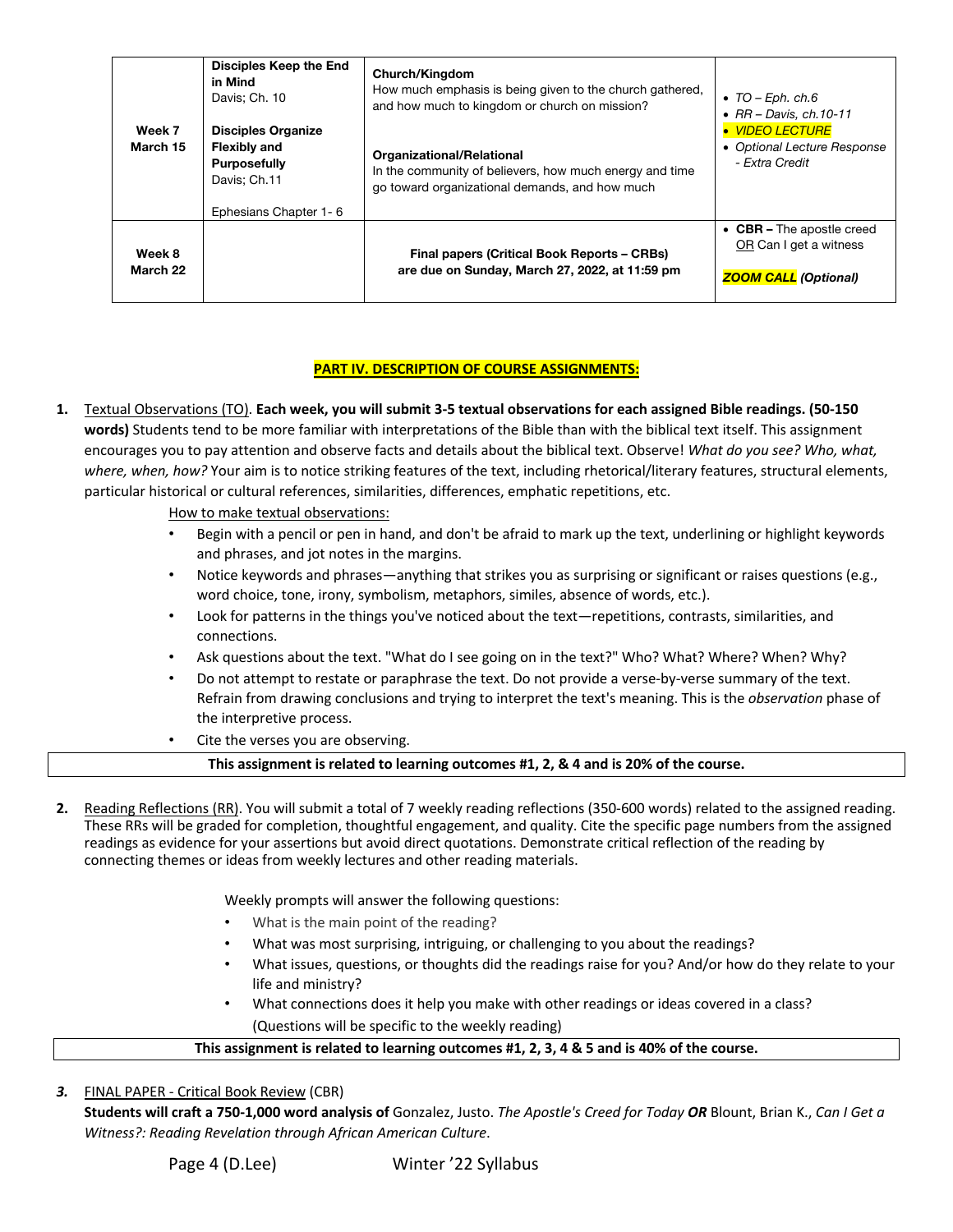This paper is a substantive analysis of one or two key ideas in the text; it is not a personal reflection. The review will need to briefly summarize the basic thesis and content of the book and provide critical comments on the book's strengths and weaknesses.

Being able to read a text closely, accurately, and critically are necessary skills that you need to hone as a bible student, pastor, teacher, and leader. This assignment is designed to help you develop critical reading and evaluating skills. By "critical," I do not mean trying to point out the flaws of some idea, argument, or piece of work. Critical means engaging in what you read by responding to questions such as the following:

- a. Purpose: What was the aim of the book? What is the author trying to accomplish? What is his/her argument?
- b. Audience: Who was this book written for? Who is the author trying to convince?
- c. Strategy/Approach: How does the book attempt to achieve its aim? What methodologies, strategies, and evidence did you see in the book?
- d. Evaluation: Is the book successful in accomplishing its aim? To what extent are you convinced by the book? To whom (if anyone) would you recommend this book?

\* Students will be evaluated on the basis of clarity of content, argument, thesis, introduction, conclusion, formatting, grammar/syntax, and evidence of careful thinking about the text.

Students will draw from assigned readings and additional research to articulate and defend their own position on the topic.

Students are required to use all of the skills and competencies they have developed over the course of the term. They will put forward a clear, focused, properly formatted, thoroughly researched, and well-written theological argument. The essay must include footnote citations and a bibliography formatted (Chicago style) according to the guidelines in *A Manual for Writers of Research Papers, Theses, and Dissertations*.

• See

Students will be evaluated on the basis of clarity of content, argument, thesis, introduction, conclusion, formatting, grammar/syntax, use of primary and secondary sources, and careful thinking about doctrine.

### **This assignment is related to learning outcomes #1, 2, 3, 4 & 5 and is 20% (200 pts)**

**4. Weekly Interactive and Optional Response: By taking this class, students agree to interact with lecture videos (honor system) and participate in the three Zoom meetings\*.** For extra credit, students can submit a response to the lecture (Lecture Response) or a response to the class discussion (Discussion Response) to help process and engage with the material. T*hese assignments will help students develop a series of discussion questions to aid in personal, 1:1, or group discipleship relationships.* Each lecture response is 75-150 words and will answer questions posed within the lecture or class time.

*\*Note: Students who are cannot participate in the bi-weekly Zoom meetings should consider submitting all four lecture and discussion responses to offset the participation grade.* 

### **This assignment is related to learning outcomes #3 & 4 and is 20% (200 pts)**

# **PART V. GRADE SCALE & GRADING:**

*Grading*

Students will receive a Pass/Fail status based on 70% successful completion of course assignments. Each assignment will receive a Pass/Fail status based on the basis of clarity of content, argument, formatting, grammar/syntax, and evidence of careful thinking about the texts.